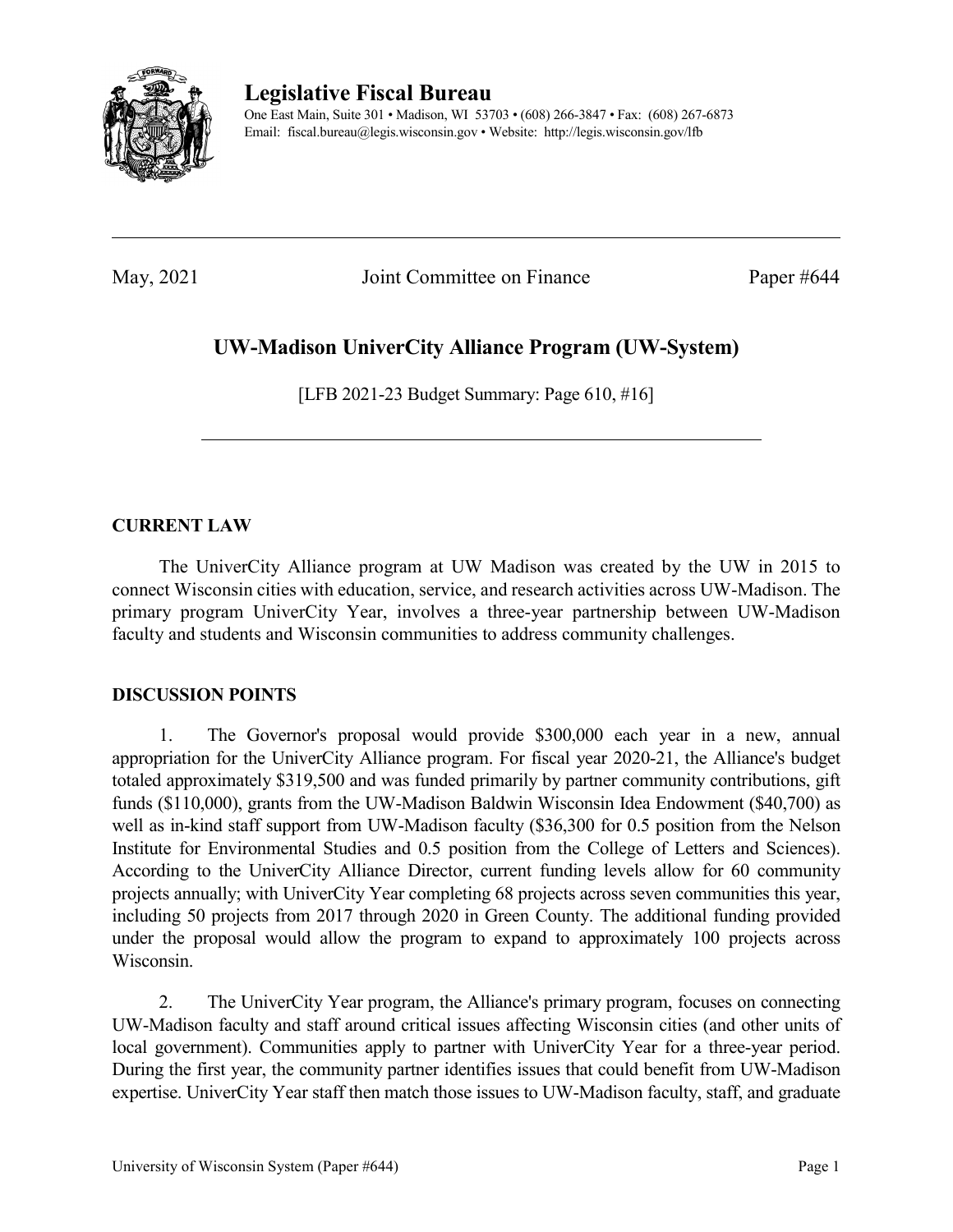students. The second year involves UW-Madison faculty, staff, and students conducting research through courses, independent projects, and internships. These faculty, staff, and students then provide big picture ideas and feasible recommendations to address the issues. In the third year, UniverCity Year staff support the community with resources to implement the projects. Local governments are required to make a contribution to the UniverCity Year program, generally consisting of \$20,000 to \$30,000 per issue area, with the program generally undertaking a minimum of five to seven projects per issue area. The UniverCity Alliance Director indicates this figure is negotiable and depends on the community's ability to pay. According to the Director, this is one area the proposed funding would assist with, allowing more communities to participate in the program even if they are more limited by budget constraints.

3. In the past, community partners have identified issues related to sustainability, economic development, education, health, housing, and social services, among others. For example, during 2018-2021, UW-Madison partnered with Pepin County to research key issues facing the county and its cities, towns, and villages. According to the Pepin County summary, local government leaders in Pepin County identified three overarching issues including economic development, education, and environmental sustainability, and 25 individual projects that could benefit from UW-Madison expertise. UW-Madison faculty and staff incorporated these projects into their courses and research programs and UniverCity Year staff provided administrative support for the partnership. The attachment shows the 25 projects and the associated department and course or independent project as applicable. For example, under the "economic development" issue umbrella, students in a UW-Madison computer science course developed a mobile phone application (app) for tourists to plan their visit to the Village of Pepin. Through the application, users can learn more about the businesses' history, building, hours, and contact information, and add places of interest to a custom walking map. Unless otherwise noted, courses were UW-Madison courses.

4. One could argue the UniverCity Alliance program, by utilizing (primarily) UW-Madison expertise to partner with Wisconsin communities to develop and implement solutions to community problems, is an example of the Wisconsin Idea, and beneficial to state as a whole. Providing additional funding for the program would allow more communities to partner with the program, potentially at a lower cost to these communities. If the Committee wishes to support the program, but at a lower cost, \$150,000 annually could be provided, which would provide funding for an additional 20 projects annually (Alternative 2).

5. Finally, given that the program has been funded since 2015 using other UW-Madison grant funds, gifts and local contributions, it will likely continue on some basis without the recommended GPR funding. Therefore, the Committee could decide to take no action on this item.

## **ALTERNATIVES**

1. Provide \$300,000 a year in a new, annual appropriation for the UniverCity Alliance program.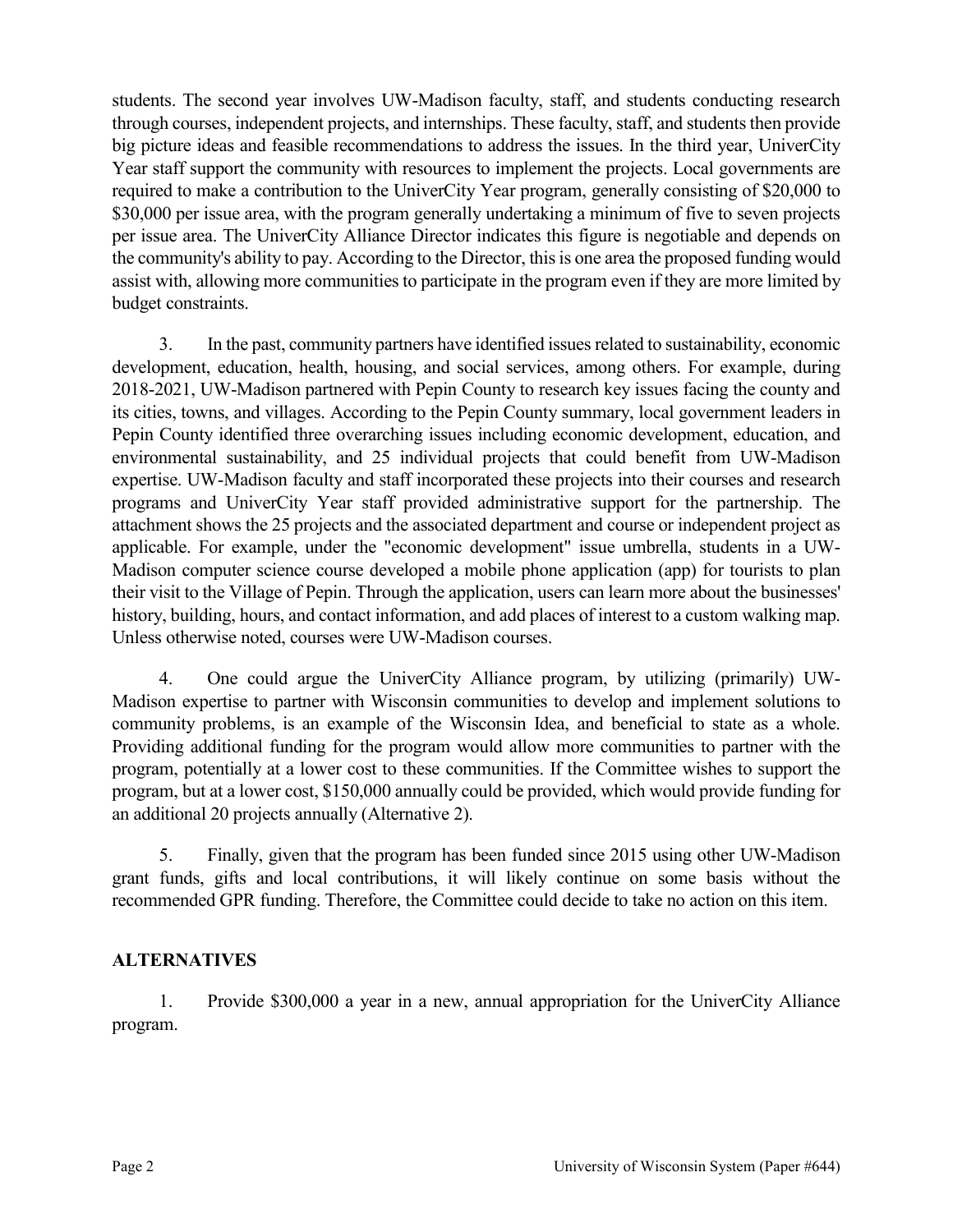| ALT 1      | <b>Change to Base</b> |
|------------|-----------------------|
| <b>GPR</b> | \$600,000             |

2. Provide \$150,000 annually in a new annual appropriation for the UniverCity Alliance program.

| ALT 2      | <b>Change to Base</b> |
|------------|-----------------------|
| <b>GPR</b> | \$300,000             |

3. Take no action.

Prepared by: Erin Probst Attachment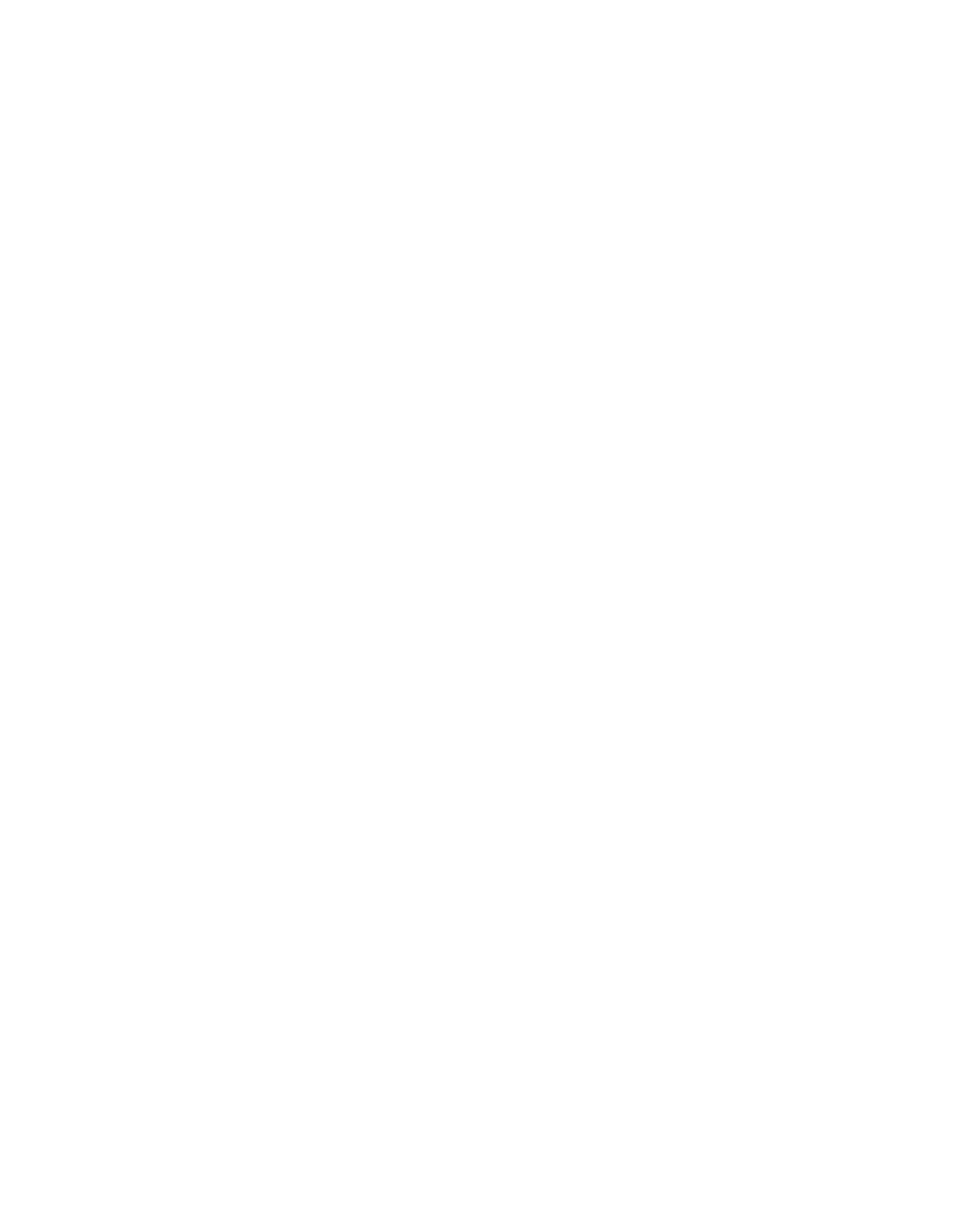## **ATTACHMENT**

## **Pepin County UniverCity Year Projects 2018-2021**

### **Economic Development**

Community Branding for Durand UW Extension: Independent Research Project Economic Analysis and Business Development Strategies for Pepin County UW Extension: Independent Research Project Downtown Revitalization and Redevelopment Plan for Durand Urban and Regional Planning: Planning Workshop Economic Development Guidebook for Pepin County Urban and Regional Planning: Planning Workshop Historic Walking App for the Village of Pepin Computer Science: Foundations of Mobile Systems and Applications Industrial Park designs for Durand Civil and Environmental Engineering: Senior Capstone Design Tourism Marketing Plans for Pepin County<br>
Economic Benchmarking Analysis of Pepin County Assets<br>
UW Eau Claire Economics: Independent research project Economic Benchmarking Analysis of Pepin County Assets<br>Updating Comprehensive Plan for the Village of Pepin

### **Education**

Best Practices for Analyzing School Data Education: Independent Research Project<br>Economic Impact of the Durand-Arkansaw School District UW Extension: Independent Research Project Economic Impact of the Durand-Arkansaw School District Durand-Arkansaw School District Focus Group Results UW Extension: Independent Research Project Statistical Analysis of Wisconsin Forward Exam English and Language Arts Scores Statistics: Statistics: Statistical Consulting Statistical Analysis of Wisconsin Forward Exam Math Scores Statistics: Statistical Consulting

### **Environmental Sustainability**

Conservation Management Plan for Fall Creek Watershed Environmental Studies: Conservation Planning

### Project Name Department: Course Name

UW River Falls Environmental Science and Management: Planning for Sustainable Communities

Behavior Change Communication Campaign to Improve Water Quality Life Sciences Communication and UW Extension: Independent research project Best Practices for Managing GIS Data Nelson Institute and State Cartographer's Office: Independent research project Feasibility Study of Composting Manure Civil Engineering: Environmental Sustainability Engineering Feasibility Study of Composting Yard Waste Civil Engineering: Environmental Sustainability Engineering Groundwater Quality Protection in Pepin County **Environmental Studies: Environmental Monitoring Seminar**<br>Health Impact Assessment of Multi-hazards **Environmental Studies: Health Impact Assessment** of Global Environmental Studies: Health Impact Assessment of Global Environmental Change